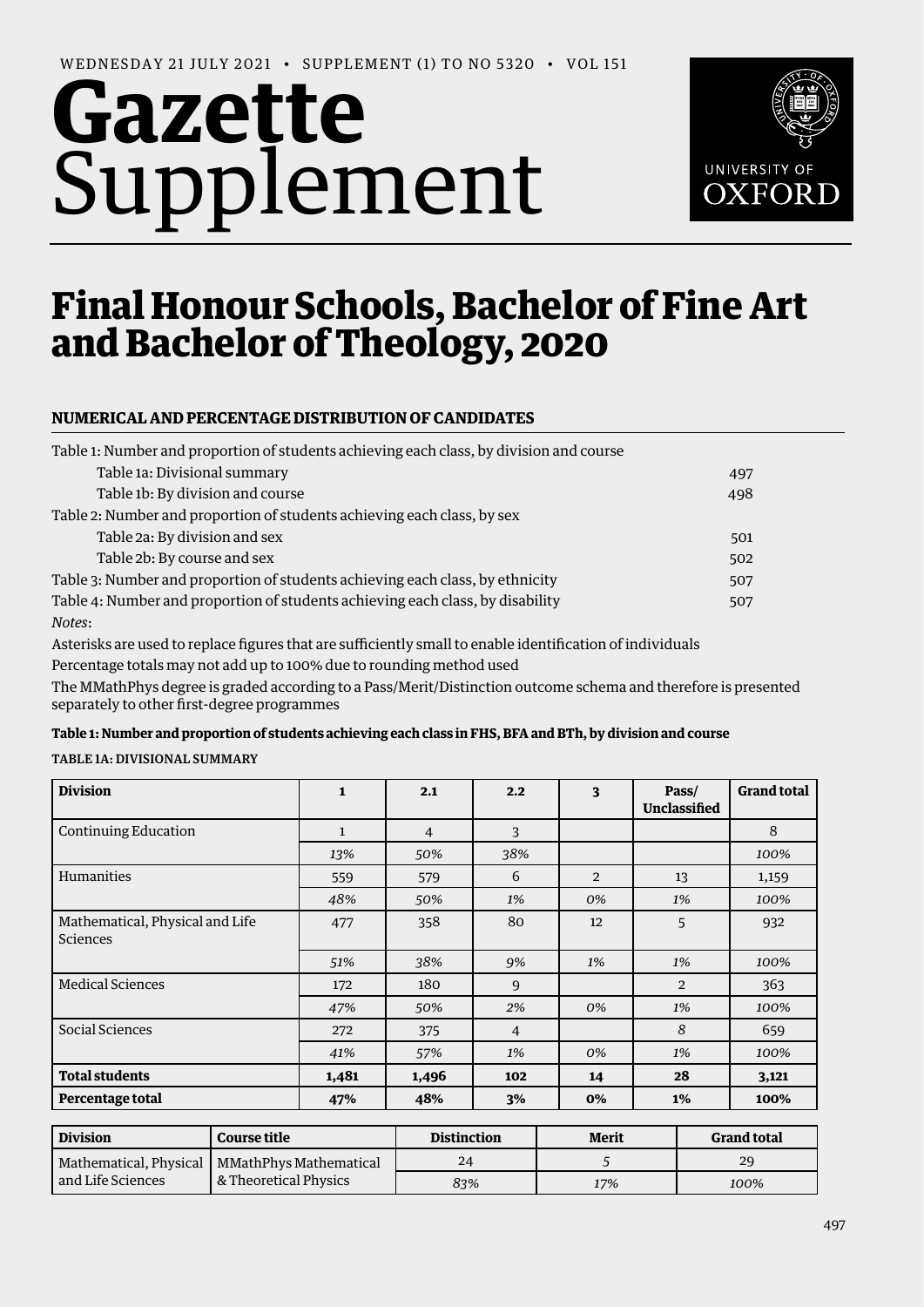#### TABLE 1B: BY DIVISION AND COURSE

| <b>Division</b>      | <b>Course group</b>                       | $\mathbf{1}$   | 2.1            | 2.2          | $\mathbf{3}$ | Pass/<br><b>Unclassified</b> | Grand<br>total |
|----------------------|-------------------------------------------|----------------|----------------|--------------|--------------|------------------------------|----------------|
| Continuing Education | <b>BTh Theology</b>                       | $\mathbf{1}$   | $\overline{4}$ | 3            |              |                              | 8              |
|                      |                                           | 12%            | 50%            | 38%          |              |                              | 100%           |
| Humanities           | BA Ancient & Modern History               | 13             | 9              |              |              |                              | 22             |
|                      |                                           | 59%            | 41%            |              |              |                              | 100%           |
|                      | <b>BA Classical Archaeology &amp;</b>     | 8              | 11             |              |              | $\mathbf{1}$                 | 20             |
|                      | <b>Ancient History</b>                    | 40%            | 55%            |              |              | 5%                           | 100%           |
|                      | <b>BA Classics &amp; English</b>          | 6              | 6              |              |              |                              | 12             |
|                      |                                           | 50%            | 50%            |              |              |                              | 100%           |
|                      | BA Classics & Modern Languages            | $\overline{2}$ | $\overline{4}$ |              |              |                              | 6              |
|                      |                                           | 33%            | 67%            |              |              |                              | 100%           |
|                      | <b>BA Classics &amp; Oriental Studies</b> | 5              | $\overline{3}$ |              |              |                              | $\,8\,$        |
|                      |                                           | 62%            | 38%            |              |              |                              | 100%           |
|                      | BA English Language & Literature          | 93             | 125            | 3            |              | $\mathbf{1}$                 | 222            |
|                      |                                           | 42%            | 56%            | 1%           |              | 0%                           | 100%           |
|                      | BA English & Modern Languages             | 9              | 6              |              |              |                              | 15             |
|                      |                                           | 60%            | 40%            |              |              |                              | 100%           |
|                      | BA European & Middle Eastern              | $\overline{2}$ | 8              |              |              |                              | 10             |
|                      | Languages                                 | 20%            | 80%            |              |              |                              | 100%           |
|                      | <b>BA History</b>                         | 108            | 99             | $\mathbf{1}$ | $\mathbf{1}$ | $\mathbf{1}$                 | 210            |
|                      |                                           | 51%            | 47%            | 0%           | 0%           | 0%                           | 100%           |
|                      | <b>BA History &amp; Economics</b>         | 11             | 6              |              |              |                              | 17             |
|                      |                                           | 65%            | 35%            |              |              |                              | 100%           |
|                      | BA History & English                      | 6              | 7              |              |              |                              | 13             |
|                      |                                           | 46%            | 54%            |              |              |                              | 100%           |
|                      | BA History & Modern Languages             | 17             | 5              |              |              |                              | 22             |
|                      |                                           | 77%            | 23%            |              |              |                              | 100%           |
|                      | <b>BA History &amp; Politics</b>          | 22             | 24             |              |              | $\mathbf{1}$                 | 47             |
|                      |                                           | 47%            | 51%            |              |              | 2%                           | 100%           |
|                      | <b>BA History of Art</b>                  | 13             | 3              |              |              |                              | 16             |
|                      |                                           | 81%            | 19%            |              |              |                              | 100%           |
|                      | <b>BA Literae Humaniores</b>              | 38             | 64             | $\mathbf{1}$ | $\mathbf{1}$ |                              | 104            |
|                      |                                           | 37%            | 62%            | 1%           | $1\%$        |                              | 100%           |
|                      | <b>BA Modern Languages</b>                | 71             | 85             |              |              | $\mathbf{3}$                 | 159            |
|                      |                                           | 45%            | 53%            |              |              | 2%                           | 100%           |
|                      | BA Modern Languages &                     | 16             | 13             | $\mathbf{1}$ |              |                              | 30             |
|                      | Linguistics                               | 53%            | 43%            | 3%           |              |                              | 100%           |
|                      | <b>BA</b> Music                           | 43             | 15             |              |              | $\mathbf{1}$                 | 59             |
|                      |                                           | 73%            | 25%            |              |              | 2%                           | 100%           |
|                      | <b>BA Oriental Studies</b>                | 26             | 18             |              |              | $\mathbf{1}$                 | 45             |
|                      |                                           | 58%            | 40%            |              |              | 2%                           | 100%           |
|                      | BA Philosophy & Modern                    | 12             | $\overline{7}$ |              |              |                              | 19             |
|                      | Languages                                 | 63%            | 37%            |              |              |                              | 100%           |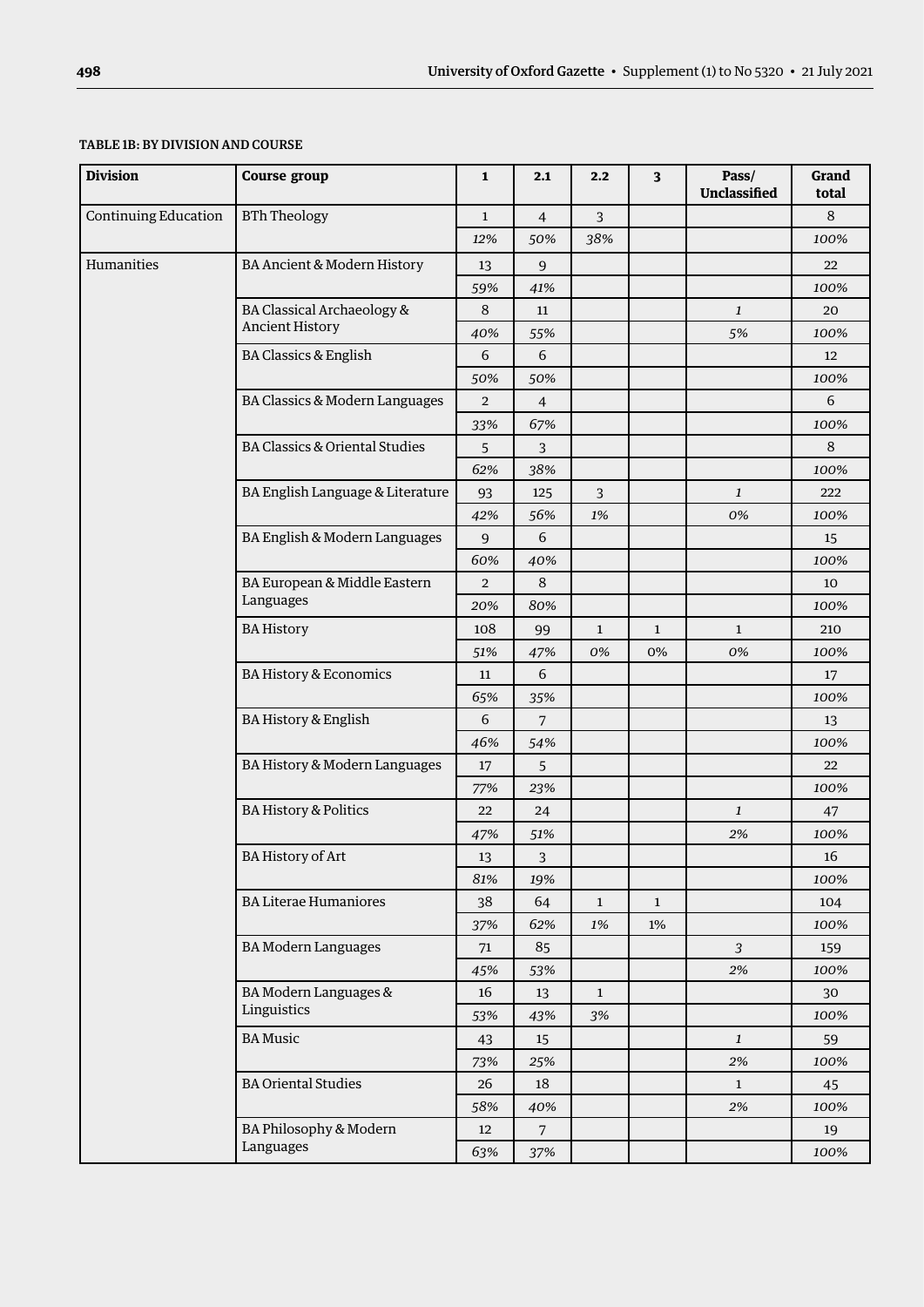| <b>Division</b>               | <b>Course group</b>                       | $\mathbf{1}$ | 2.1            | 2.2            | $\overline{\mathbf{3}}$ | Pass/<br><b>Unclassified</b> | Grand<br>total |
|-------------------------------|-------------------------------------------|--------------|----------------|----------------|-------------------------|------------------------------|----------------|
| Humanities cont               | BA Philosophy & Theology                  | 9            | 20             |                |                         | $\overline{2}$               | 31             |
|                               |                                           | 29%          | 65%            |                |                         | 6%                           | 100%           |
|                               | BA Theology & Oriental Studies            | $\ast$       | $\ast$         | $\ast$         | $\ast$                  | $\ast$                       | $\overline{2}$ |
|                               |                                           | $\ast$       | $\ast$         | $\ast$         | $\ast$                  | $\ast$                       | 100%           |
|                               | BA Theology & Religion                    | 17           | 24             |                |                         |                              | 41             |
|                               |                                           | 41%          | 59%            |                |                         |                              | 100%           |
| <b>BFA Fine Art</b>           |                                           | 12           | 15             |                |                         | $\mathbf 2$                  | 29             |
|                               |                                           | 41%          | 52%            |                |                         | 7%                           | 100%           |
| Mathematical,                 | <b>BA Biological Sciences</b>             | 58           | 58             |                |                         |                              | 116            |
| Physical and Life<br>Sciences |                                           | 50%          | 50%            |                |                         |                              | 100%           |
|                               | <b>BA Geology</b>                         | $\ast$       | $\ast$         | $\ast$         | $\ast$                  | $\ast$                       | $\overline{3}$ |
|                               |                                           | $\ast$       | $\ast$         | $\ast$         | $\ast$                  | $\ast$                       | 100%           |
|                               | <b>BA Physics</b>                         | 8            | $\overline{9}$ | $\overline{7}$ | $\mathbf{1}$            |                              | 25             |
|                               |                                           | 32%          | 36%            | 28%            | 4%                      |                              | 100%           |
|                               | MChem Chemistry                           | 85           | 57             | 21             | 3                       | $\mathbf{1}$                 | 167            |
|                               |                                           | 51%          | 34%            | 13%            | 2%                      | 1%                           | 100%           |
|                               | MCompSci Computer Science                 | 15           | $\overline{4}$ | $\overline{2}$ | $\mathbf{1}$            |                              | 22             |
|                               |                                           | 68%          | 18%            | 9%             | 5%                      |                              | 100%           |
| & Philosophy                  | MCompSciPhil Computer Science             | 6            | $\overline{2}$ |                |                         | $\mathbf{1}$                 | 9              |
|                               |                                           | 67%          | 22%            |                |                         | 11%                          | 100%           |
|                               | <b>MEarthSci Earth Sciences</b>           | $\,8\,$      | 15             |                |                         |                              | 23             |
|                               |                                           | 35%          | 65%            |                |                         |                              | 100%           |
|                               | <b>MEng Engineering Science</b>           | 72           | 83             | 15             | $\mathbf{1}$            | $\mathbf{1}$                 | 172            |
|                               |                                           | 42%          | 48%            | 9%             | $1\%$                   | $1\%$                        | 100%           |
|                               | <b>MEng Materials Science</b>             | 19           | 12             | $\overline{2}$ |                         |                              | 33             |
|                               |                                           | 58%          | 36%            | 6%             |                         |                              | 100%           |
|                               | <b>MMath Mathematics</b>                  | 70           | 47             | 12             | $\overline{4}$          | $\mathbf{1}$                 | 134            |
|                               |                                           | 52%          | 35%            | 9%             | 3%                      | $1\%$                        | 100%           |
|                               | <b>MMath Mathematics &amp; Statistics</b> | 32           | 12             | $\mathbf{1}$   |                         |                              | 45             |
|                               |                                           | 71%          | 27%            | 2%             |                         |                              | 100%           |
|                               | MMathCompSci Mathematics &                | 13           | 6              | $\overline{2}$ | $\mathbf{1}$            | $\mathbf{1}$                 | 23             |
|                               | Computer Science                          | 57%          | 26%            | 9%             | 4%                      | $4\%$                        | 100%           |
|                               | MMathPhil Mathematics &                   | 6            | 5              | 3              |                         |                              | 14             |
|                               | Philosophy                                | 43%          | 36%            | 21%            |                         |                              | 100%           |
|                               | <b>MPhys Physics</b>                      | 80           | 42             | 15             | $\mathbf{1}$            |                              | 138            |
|                               |                                           | 58%          | 30%            | 11%            | $1\%$                   |                              | 100%           |
|                               | MPhysPhil Physics & Philosophy            | 5            | 3              |                |                         |                              | 8              |
|                               |                                           | 62%          | 38%            |                |                         |                              | 100%           |
| <b>Medical Sciences</b>       | BA Cell & Systems Biology                 | 11           | $\overline{9}$ | $\overline{2}$ |                         |                              | 22             |
|                               |                                           | 50%          | 41%            | 9%             |                         |                              | 100%           |
|                               | <b>BA Experimental Psychology</b>         | 30           | 17             |                |                         |                              | 47             |
|                               |                                           | 64%          | 36%            |                |                         |                              | 100%           |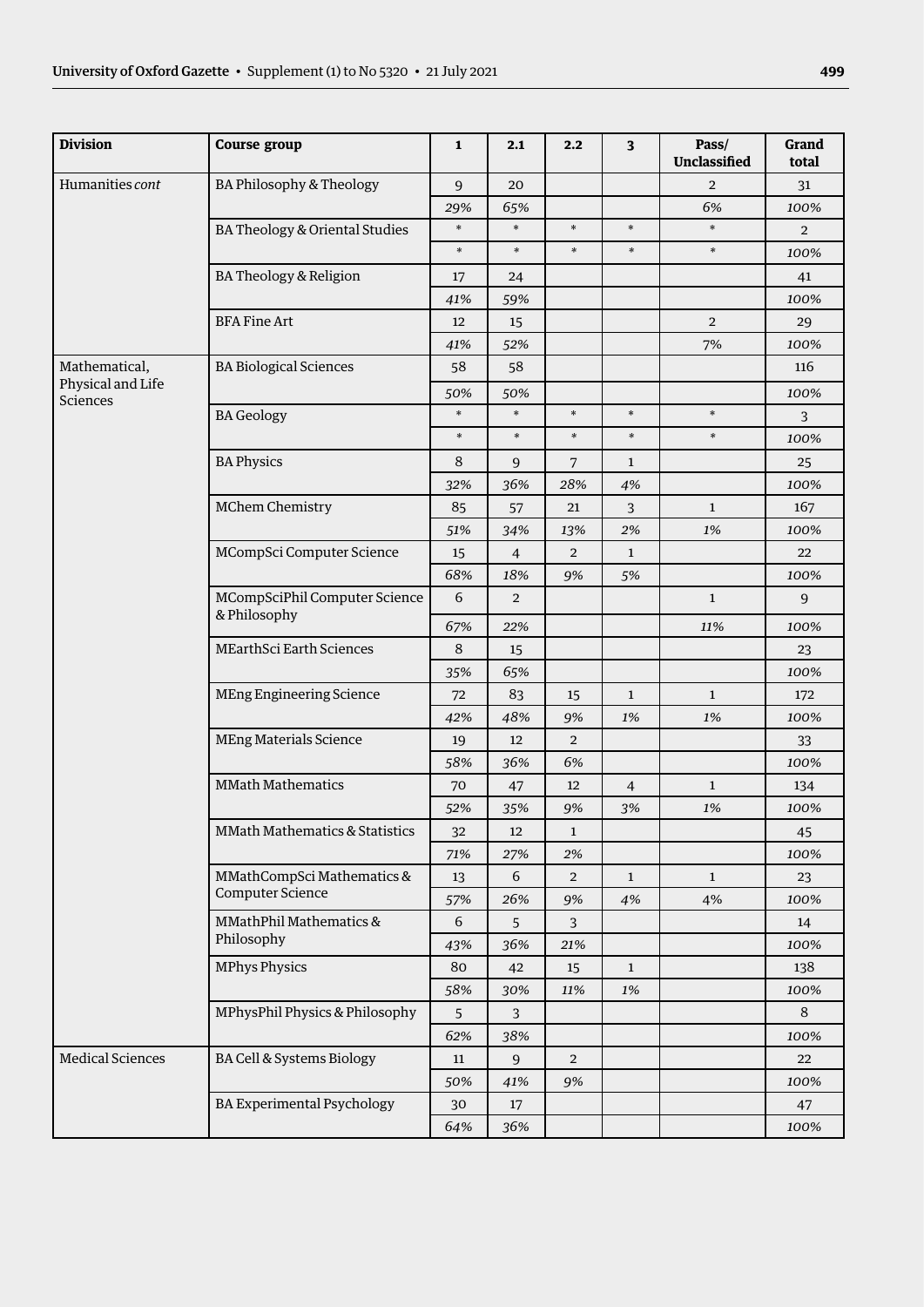| <b>Division</b>       | <b>Course group</b>                    | $\mathbf{1}$ | 2.1   | 2.2            | $\overline{\mathbf{3}}$ | Pass/<br><b>Unclassified</b> | Grand<br>total |
|-----------------------|----------------------------------------|--------------|-------|----------------|-------------------------|------------------------------|----------------|
| Medical Sciences cont | <b>BA Medical Sciences</b>             | 58           | 76    | $\overline{4}$ |                         |                              | 138            |
|                       |                                        | 42%          | 55%   | 3%             |                         |                              | 100%           |
|                       | <b>BA</b> Neuroscience                 | 3            | 11    | $\mathbf{1}$   |                         | $\mathbf{1}$                 | 16             |
|                       |                                        | 19%          | 69%   | 6%             |                         | 6%                           | 100%           |
|                       | BA Psychology, Philosophy &            | 20           | 14    | $\mathbf{1}$   |                         |                              | 35             |
|                       | Linguistics                            | 57%          | 40%   | 3%             |                         |                              | 100%           |
|                       | MBiochem Molecular & Cellular          | 50           | 53    | $\mathbf{1}$   |                         | $\mathbf{1}$                 | 105            |
|                       | Biochemistry                           | 48%          | 50%   | 1%             |                         | 1%                           | 100%           |
| Social Sciences       | BA Archaeology & Anthropology          | 11           | 12    |                |                         |                              | 23             |
|                       |                                        | 48%          | 52%   |                |                         |                              | 100%           |
|                       | BA Economics & Management              | 39           | 36    | $\mathbf{1}$   |                         | $\overline{2}$               | 78             |
|                       |                                        | 50%          | 46%   | 1%             |                         | 3%                           | 100%           |
|                       | <b>BA Geography</b>                    | 32           | 34    |                |                         | $\mathbf{1}$                 | 67             |
|                       |                                        | 48%          | 51%   |                |                         | 1%                           | 100%           |
|                       | <b>BA Human Sciences</b>               | 20           | 12    |                |                         | $\mathbf{1}$                 | 33             |
|                       |                                        | 61%          | 36%   |                |                         | 3%                           | 100%           |
|                       | <b>BA Jurisprudence</b>                | 66           | 133   | $\mathbf{1}$   |                         | $\mathbf{1}$                 | 201            |
|                       |                                        | 33%          | 66%   | 0%             |                         | 0%                           | 100%           |
|                       | BA Philosophy, Politics &<br>Economics | 104          | 148   | $\overline{2}$ |                         | 3                            | 257            |
|                       |                                        | 40%          | 58%   | 1%             |                         | 1%                           | 100%           |
| <b>Total students</b> |                                        | 1,481        | 1,496 | 102            | 14                      | 28                           | 3,121          |
| Percentage total      |                                        | 47%          | 48%   | 3%             | 0%                      | 1%                           | 100%           |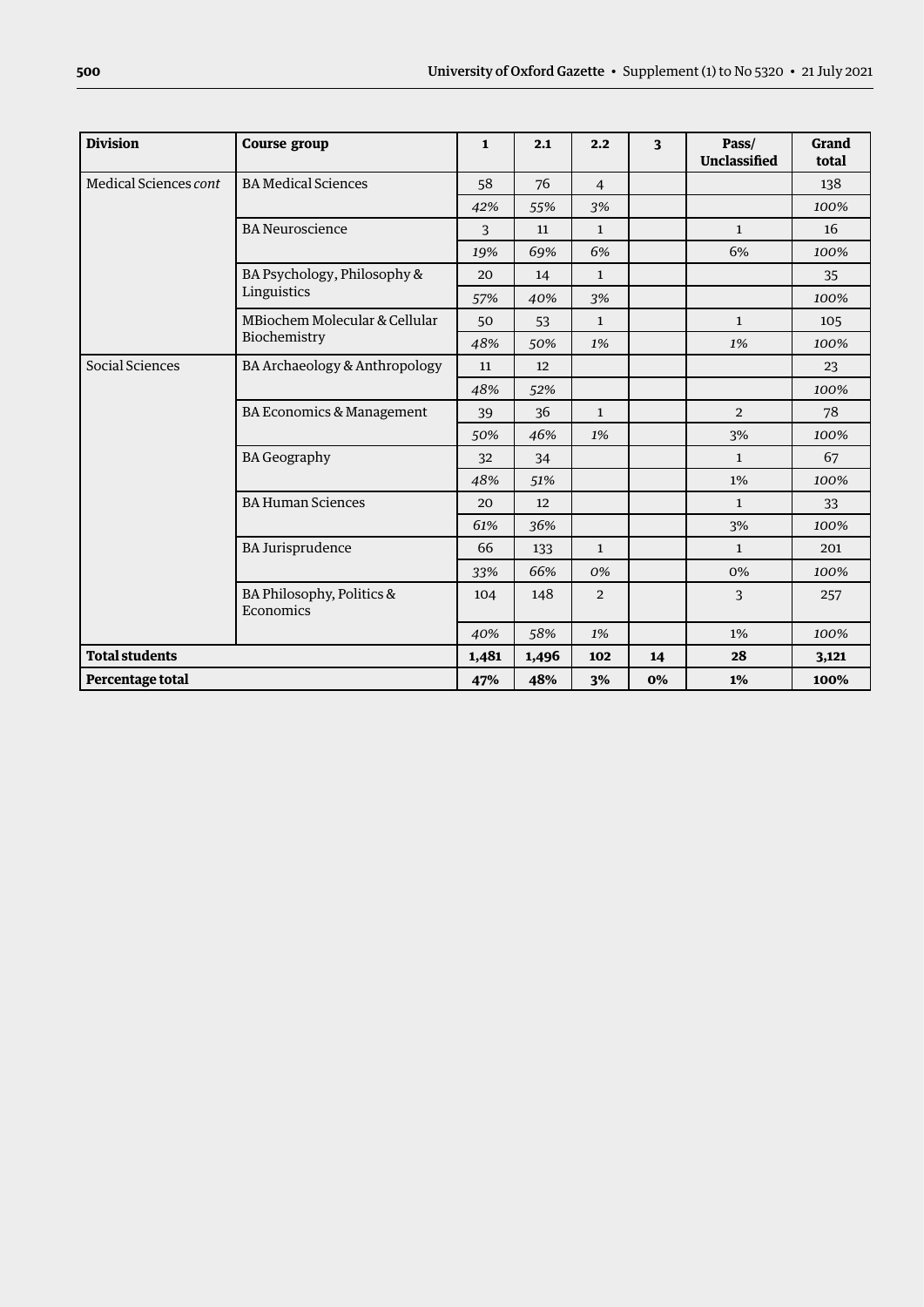#### **Table 2: Number and proportion of students achieving each class, by sex**

#### TABLE 2A: BY DIVISION AND SEX

| <b>Division</b>             | <b>Sex</b> | $\mathbf{1}$ | 2.1            | 2,2            | 3              | Pass/<br><b>Unclassified</b> | <b>Grand total</b> |
|-----------------------------|------------|--------------|----------------|----------------|----------------|------------------------------|--------------------|
| <b>Continuing Education</b> | Female     | $\ast$       | $\ast$         | $\ast$         | $\ast$         | $\ast$                       | $\overline{4}$     |
|                             |            | $\ast$       | $\ast$         | $\ast$         | $\ast$         | $\ast$                       | 100%               |
|                             | Male       | $\ast$       | $\ast$         | $\ast$         | $\ast$         | $\ast$                       | $\overline{4}$     |
|                             |            | $\ast$       | $\ast$         | $\ast$         | $\ast$         | $\ast$                       | 100%               |
| <b>Total</b>                |            | $\mathbf{1}$ | $\overline{4}$ | 3              |                |                              | $\,8\,$            |
| Percentage total            |            | 13%          | 50%            | 38%            | 0%             | 0%                           | 100%               |
| Humanities                  | Female     | 308          | 382            | $\overline{4}$ |                | 10                           | 704                |
|                             |            | 44%          | 54%            | 1%             | 0%             | 1%                           | 100%               |
|                             | Male       | 251          | 197            | $\overline{2}$ | $\overline{2}$ | $\overline{3}$               | 455                |
|                             |            | 55%          | 43%            | 0%             | 0%             | 1%                           | 100%               |
| <b>Total</b>                |            | 559          | 579            | 6              | $\overline{2}$ | 13                           | 1,159              |
| Percentage total            |            | 48%          | 50%            | 1%             | 0%             | $1\%$                        | 100%               |
| Mathematical, Physical and  | Female     | 135          | 129            | 23             | 3              |                              | 290                |
| Life Sciences               |            | 47%          | 44%            | 8%             | 1%             | 0%                           | 100%               |
|                             | Male       | 342          | 229            | 57             | $\overline{9}$ | 5                            | 642                |
|                             |            | 53%          | 36%            | 9%             | 1%             | 1%                           | 100%               |
| <b>Total</b>                |            | 477          | 358            | 80             | 12             | 5                            | 932                |
| Percentage total            |            | 51%          | 38%            | 9%             | 1%             | 1%                           | 100%               |
| <b>Medical Sciences</b>     | Female     | 109          | 107            | 5              |                | $\mathbf{1}$                 | 222                |
|                             |            | 49%          | 48%            | 2%             | 0%             | $0\%$                        | 100%               |
|                             | Male       | 63           | 73             | $\overline{4}$ |                | $\mathbf{1}$                 | 141                |
|                             |            | 45%          | 52%            | 3%             | 0%             | 1%                           | 100%               |
| <b>Total</b>                |            | 172          | 180            | 9              |                | $\overline{2}$               | 363                |
| Percentage total            |            | 47%          | 50%            | 2%             | $0\%$          | $1\%$                        | 100%               |
| Social Sciences             | Female     | 114          | 189            |                |                | $\mathbf{3}$                 | 306                |
|                             |            | 37%          | 62%            | 0%             | 0%             | $1\%$                        | 100%               |
|                             | Male       | 158          | 186            | $\overline{4}$ |                | 5                            | 353                |
|                             |            | 45%          | 53%            | 1%             | 0%             | $1\%$                        | 100%               |
| <b>Total</b>                |            | 272          | 375            | $\overline{4}$ |                | $\,8\,$                      | 659                |
| Percentage total            |            | 41%          | 57%            | $1\%$          | 0%             | 1%                           | 100%               |
| <b>Grand total</b>          |            | 1,481        | 1,496          | 102            | 14             | 28                           | 3,121              |
| Percentage grand total      |            | 47%          | 48%            | 3%             | 0%             | $1\%$                        | 100%               |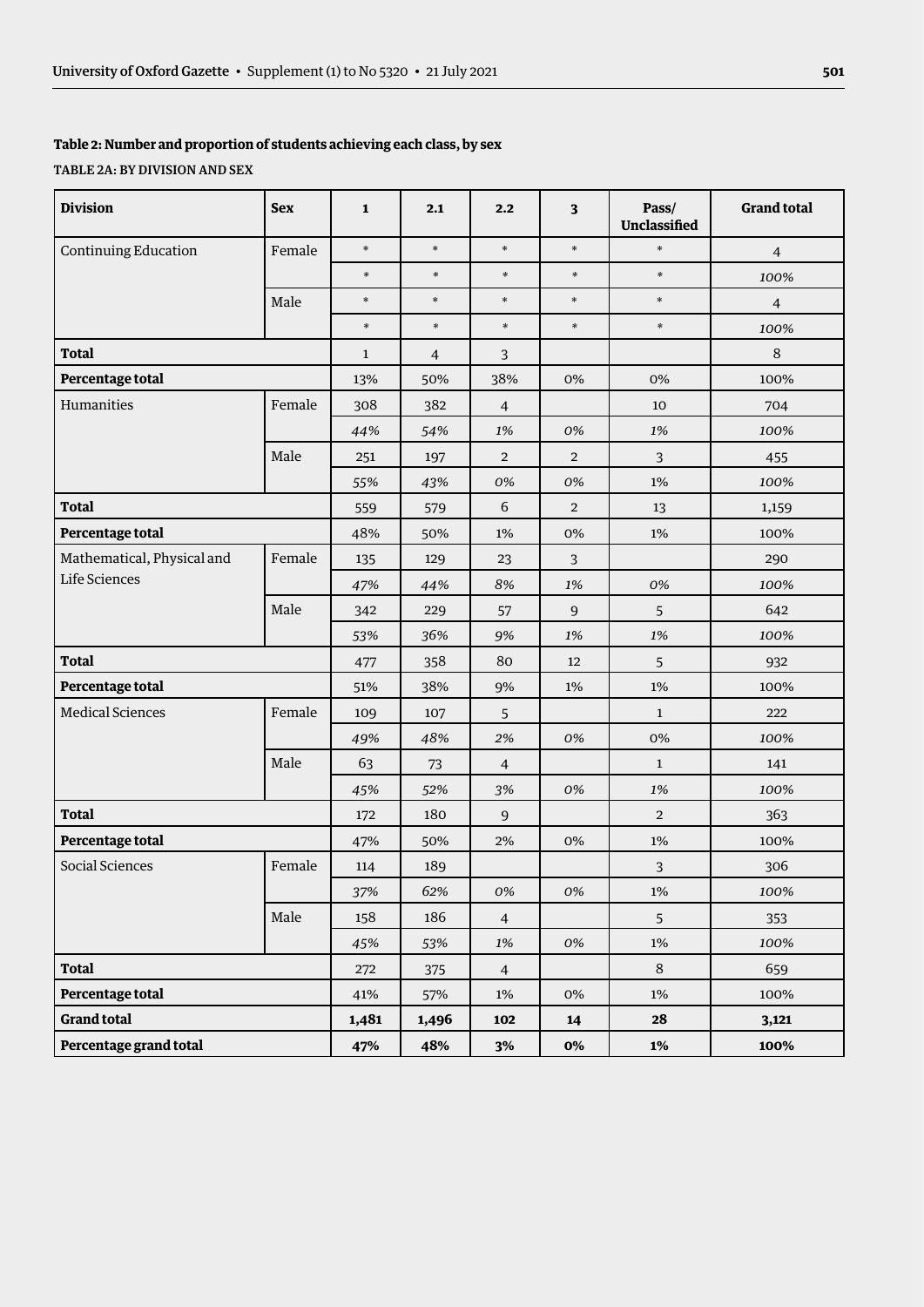#### TABLE 2B: BY COURSE AND SEX

| <b>Course title</b>                        | <b>Sex</b> | ${\bf 1}$      | 2.1            | 2.2            | 3      | Pass/<br>Unclassified | <b>Grand total</b>       |
|--------------------------------------------|------------|----------------|----------------|----------------|--------|-----------------------|--------------------------|
| BA Ancient & Modern History                | Female     | $\overline{4}$ | 3              |                |        |                       | $\overline{7}$           |
|                                            |            | 57%            | 43%            |                |        |                       | 100%                     |
|                                            | Male       | 9              | 6              |                |        |                       | 15                       |
|                                            |            | 60%            | 40%            |                |        |                       | 100%                     |
| BA Archaeology & Anthropology              | Female     | 9              | $\overline{4}$ |                |        |                       | 13                       |
|                                            |            | 69%            | 31%            |                |        |                       | 100%                     |
|                                            | Male       | $\overline{2}$ | 8              |                |        |                       | 10                       |
|                                            |            | 20%            | 80%            |                |        |                       | 100%                     |
| <b>BA Biological Sciences</b>              | Female     | 35             | 36             |                |        |                       | 71                       |
|                                            |            | 49%            | 51%            |                |        |                       | 100%                     |
|                                            | Male       | 23             | 22             |                |        |                       | 45                       |
|                                            |            | 51%            | 49%            |                |        |                       | 100%                     |
| BA Cell & Systems Biology                  | Female     | $\ast$         | $\ast$         | $\ast$         | $\ast$ | $\ast$                | 18                       |
|                                            |            | $\ast$         | $\ast$         | $\ast$         | $\ast$ | $\ast$                | 100%                     |
|                                            | Male       | $\ast$         | $\ast$         | $\ast$         | $\ast$ | $\ast$                | $\overline{\mathcal{A}}$ |
|                                            |            | $\ast$         | $\ast$         | $\ast$         | $\ast$ | $\ast$                | 100%                     |
| BA Classical Archaeology & Ancient History | Female     | 6              | $\sqrt{7}$     |                |        | $\mathbf{1}$          | 14                       |
|                                            |            | 43%            | 50%            |                |        | 7%                    | 100%                     |
|                                            | Male       | $\overline{2}$ | $\overline{4}$ |                |        |                       | 6                        |
|                                            |            | 33%            | 67%            |                |        |                       | 100%                     |
| BA Classics & English                      | Female     | $\ast$         | $\ast$         | $\ast$         | $\ast$ | $\ast$                | 10                       |
|                                            |            | $\ast$         | $\ast$         | $\ast$         | $\ast$ | $\ast$                | 100%                     |
|                                            | Male       | $\ast$         | $\ast$         | $\ast$         | $\ast$ | $\ast$                | $\overline{2}$           |
|                                            |            | $\ast$         | $\ast$         | $\ast$         | $\ast$ | $\ast$                | 100%                     |
| BA Classics & Modern Languages             | Female     | $\ast$         | $\ast$         | $\ast$         | $\ast$ | $\ast$                | 5                        |
|                                            |            | $\ast$         | $\ast$         | $\ast$         | $\ast$ | $\ast$                | 100%                     |
|                                            | Male       | $\ast$         | $\ast$         | $\ast$         | $\ast$ | $\ast$                | $\mathbf{1}$             |
|                                            |            | $\ast$         | $\ast$         | $\ast$         | $\ast$ | $\ast$                | 100%                     |
| <b>BA Classics &amp; Oriental Studies</b>  | Female     | $\ast$         | $\ast$         | $\ast$         | $\ast$ | $\ast$                | $\mathbf{1}$             |
|                                            |            | $\ast$         | *              | $\ast$         | $\ast$ | $\ast$                | 100%                     |
|                                            | Male       | $\ast$         | $\ast$         | $\ast$         | $\ast$ | $\ast$                | 7                        |
|                                            |            | $\ast$         | $\ast$         | $\ast$         | $\ast$ | $\ast$                | 100%                     |
| BA Economics & Management                  | Female     | $10\,$         | 12             |                |        | $\mathbf{1}$          | 23                       |
|                                            |            | 43%            | 52%            |                |        | $4\%$                 | 100%                     |
|                                            | Male       | 29             | 24             | $\mathbf{1}$   |        | $\mathbf{1}$          | 55                       |
|                                            |            | 53%            | 44%            | 2%             |        | $2\%$                 | 100%                     |
| BA English Language & Literature           | Female     | 58             | 92             | $\overline{2}$ |        | $1\,$                 | 153                      |
|                                            |            | 38%            | 60%            | 1%             |        | $1\%$                 | 100%                     |
|                                            | Male       | 35             | $33\,$         | $\mathbf{1}$   |        |                       | 69                       |
|                                            |            | 51%            | 48%            | $1\%$          |        |                       | 100%                     |
| BA English & Modern Languages              | Female     | $\ast$         | $\ast$         | $\ast$         | $\ast$ | $\ast$                | $10\,$                   |
|                                            |            | $\ast$         | $\ast$         | $\ast$         | $\ast$ | $\ast$                | 100%                     |
|                                            | $\rm Male$ | $\ast$         | $\ast$         | $\ast$         | $\ast$ | $\ast$                | 5                        |
|                                            |            | $\ast$         | $\ast$         | $\ast$         | $\ast$ | $\ast$                | 100%                     |
| BA European & Middle Eastern Languages     | Female     | $\ast$         | $\ast$         | $\ast$         | $\ast$ | $\ast$                | 8                        |
|                                            |            | $\ast$         | $\ast$         | $\ast$         | $\ast$ | $\ast$                | 100%                     |
|                                            | Male       | $\ast$         | $\ast$         | $\ast$         | $\ast$ | $\ast$                | $\mathbf{2}$             |
|                                            |            | $\ast$         | $\ast$         | $\ast$         | $\ast$ | $\ast$                | 100%                     |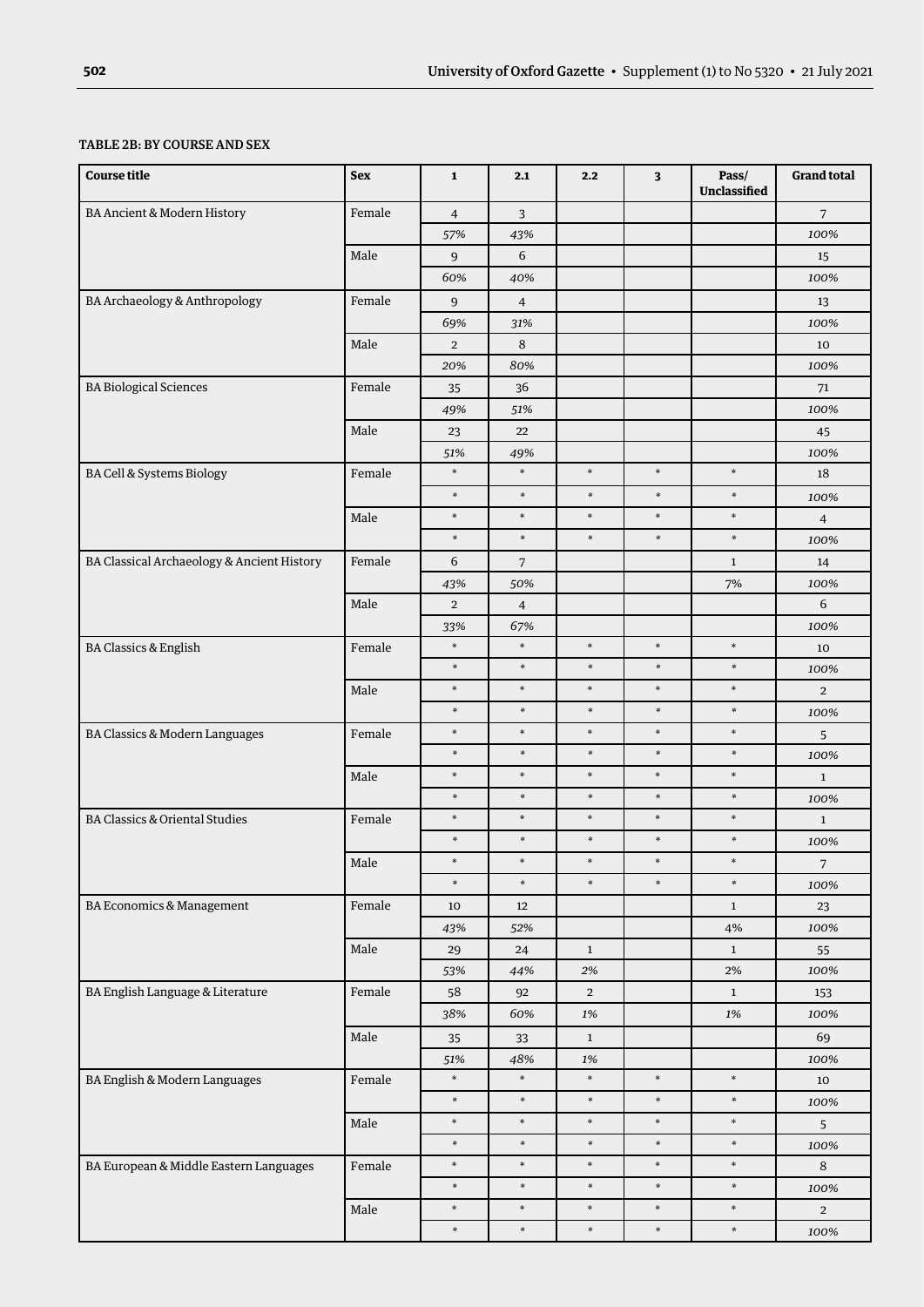| <b>Course title</b>               | Sex    | $\mathbf 1$             | 2.1              | 2.2              | $\overline{\mathbf{3}}$ | Pass/<br>Unclassified | <b>Grand total</b> |
|-----------------------------------|--------|-------------------------|------------------|------------------|-------------------------|-----------------------|--------------------|
| <b>BA Experimental Psychology</b> | Female | 23                      | $14\,$           |                  |                         |                       | 37                 |
|                                   |        | 62%                     | 38%              |                  |                         |                       | 100%               |
|                                   | Male   | $\overline{7}$          | 3                |                  |                         |                       | 10                 |
|                                   |        | 70%                     | 30%              |                  |                         |                       | 100%               |
| <b>BA</b> Geography               | Female | 16                      | 18               |                  |                         |                       | 34                 |
|                                   |        | 47%                     | 53%              |                  |                         |                       | 100%               |
|                                   | Male   | 16                      | 16               |                  |                         | $\mathbf{1}$          | 33                 |
|                                   |        | 48%                     | 48%              |                  |                         | 3%                    | 100%               |
| <b>BA</b> Geology                 | Male   | $\ast$                  | $\ast$           | $\ast$           | $\ast$                  | $\ast$                | 3                  |
|                                   |        | $\ast$                  | $\ast$           | $\ast$           | $\ast$                  | $\ast$                | 100%               |
| <b>BA History</b>                 | Female | 59                      | 55               | $\mathbf{1}$     |                         |                       | 115                |
|                                   |        | 51%                     | 48%              | $1\%$            |                         |                       | 100%               |
|                                   | Male   | 49                      | 44               |                  | $\mathbf{1}$            | $\boldsymbol{1}$      | 95                 |
|                                   |        | 52%                     | 46%              |                  | $1\%$                   | $1\%$                 | 100%               |
| <b>BA History &amp; Economics</b> | Female | $\ast$                  | $\ast$           | $\ast$           | $\ast$                  | $\ast$                | $\overline{2}$     |
|                                   |        | $\ast$                  | $\ast$           | $\ast$           | $\ast$                  | $\ast$                | 100%               |
|                                   | Male   | $\ast$                  | $\ast$           | $\ast$           | $\ast$                  | $\ast$                | 15                 |
|                                   |        | $\ast$                  | $\ast$           | $\ast$           | $\ast$                  | $\ast$                | 100%               |
| <b>BA History &amp; English</b>   | Female | $\ast$                  | $\ast$           | $\ast$           | $\ast$                  | $\ast$                | 10                 |
|                                   |        | $\ast$                  | $\ast$           | $\ast$           | $\ast$                  | $\ast$                | 100%               |
|                                   | Male   | $\ast$                  | $\ast$           | $\ast$           | $\ast$                  | $\ast$                | $\overline{3}$     |
|                                   |        | $\ast$                  | $\ast$           | $\ast$           | $\ast$                  | $\ast$                | 100%               |
| BA History & Modern Languages     | Female | $\boldsymbol{9}$        | 5                |                  |                         |                       | 14                 |
|                                   |        | 64%                     | 36%              |                  |                         |                       | 100%               |
|                                   | Male   | $\,8\,$                 |                  |                  |                         |                       | 8                  |
|                                   |        | 100%                    |                  |                  |                         |                       | 100%               |
| <b>BA History &amp; Politics</b>  | Female | $\boldsymbol{9}$        | 11               |                  |                         | $\mathbf{1}$          | 21                 |
|                                   |        | 43%                     | 52%              |                  |                         | 5%                    | 100%               |
|                                   | Male   | 13                      | 13               |                  |                         |                       | 26                 |
|                                   |        | 50%                     | 50%              |                  |                         |                       | 100%               |
| BA History of Art                 | Female | $\ast$                  | $\ast$           | $\ast$           | $\ast$                  | $\ast$                | 15                 |
|                                   |        | $\ast$<br>$\ast$        | $\ast$           | $\ast$           | $\ast$<br>$\ast$        | $\ast$<br>$\ast$      | 100%               |
|                                   | Male   | $\ast$                  | $\ast$<br>$\ast$ | $\ast$<br>$\ast$ | $\ast$                  | $\ast$                | $\mathbf 1$        |
|                                   |        |                         |                  |                  |                         |                       | 100%               |
| <b>BA Human Sciences</b>          | Female | 17                      | 8                |                  |                         | $\boldsymbol{1}$      | 26                 |
|                                   |        | 65%                     | 31%              |                  |                         | $4\%$                 | 100%               |
|                                   | Male   | $\overline{\mathbf{3}}$ | $\overline{4}$   |                  |                         |                       | 7 <sup>7</sup>     |
|                                   |        | 43%                     | 57%              |                  |                         |                       | 100%               |
| <b>BA Jurisprudence</b>           | Female | 30                      | 86               |                  |                         | $\mathbf{1}$          | 117                |
|                                   |        | 26%                     | 74%              |                  |                         | $1\%$                 | 100%               |
|                                   | Male   | 36                      | 47               | $\mathbf 1$      |                         |                       | 84                 |
|                                   |        | 43%                     | 56%              | 1%               |                         |                       | 100%               |
| <b>BA Literae Humaniores</b>      | Female | 19                      | 39               |                  |                         |                       | 58                 |
|                                   |        | 33%                     | 67%              |                  |                         |                       | 100%               |
|                                   | Male   | 19                      | 25               | $\mathbf{1}$     | $\mathbf{1}$            |                       | 46                 |
|                                   |        | 41%                     | 54%              | 2%               | $2\%$                   |                       | 100%               |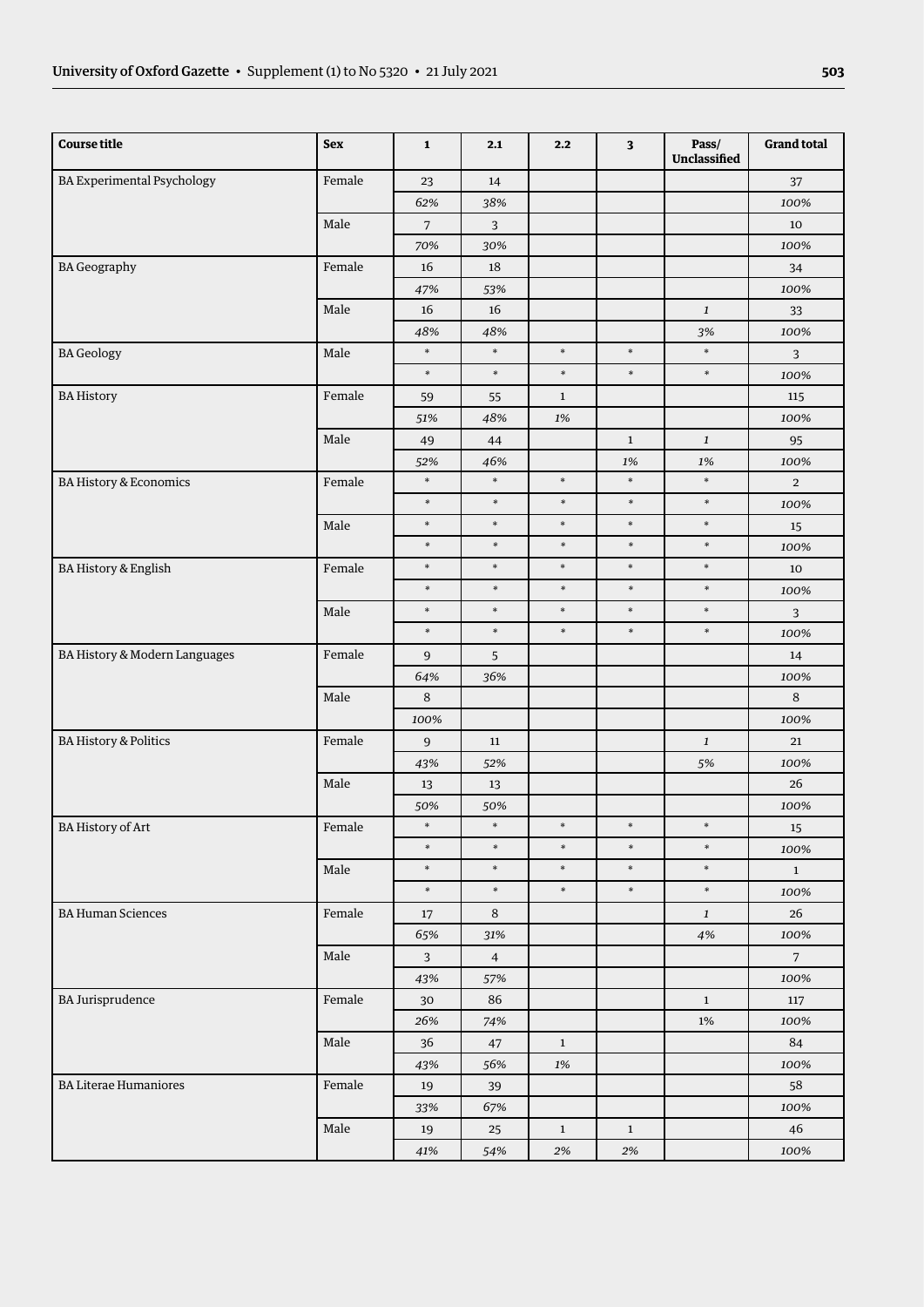| <b>Course title</b>                     | <b>Sex</b> | $\mathbf{1}$   | 2.1            | 2.2            | 3            | Pass/<br>Unclassified | <b>Grand total</b> |
|-----------------------------------------|------------|----------------|----------------|----------------|--------------|-----------------------|--------------------|
| <b>BA Medical Sciences</b>              | Female     | 41             | 49             | $\overline{2}$ |              |                       | 92                 |
|                                         |            | 45%            | 53%            | 2%             |              |                       | 100%               |
|                                         | Male       | 17             | 27             | $\overline{2}$ |              |                       | 46                 |
|                                         |            | 37%            | 59%            | 4%             |              |                       | 100%               |
| <b>BA Modern Languages</b>              | Female     | 48             | 63             |                |              | 3                     | 114                |
|                                         |            | 42%            | 55%            |                |              | $3%$                  | 100%               |
|                                         | Male       | 23             | 22             |                |              |                       | 45                 |
|                                         |            | 51%            | 49%            |                |              |                       | 100%               |
| BA Modern Languages & Linguistics       | Female     | 10             | 10             | $\mathbf{1}$   |              |                       | 21                 |
|                                         |            | 48%            | 48%            | 5%             |              |                       | 100%               |
|                                         | Male       | $\sqrt{6}$     | $\overline{3}$ |                |              |                       | 9                  |
|                                         |            | 67%            | 33%            |                |              |                       | 100%               |
| <b>BA Music</b>                         | Female     | 21             | 10             |                |              | $\mathbf{1}$          | 32                 |
|                                         |            | 66%            | 31%            |                |              | 3%                    | 100%               |
|                                         | Male       | 22             | 5              |                |              |                       | 27                 |
|                                         |            | 81%            | 19%            |                |              |                       | 100%               |
| <b>BA Neuroscience</b>                  | Female     | $\ast$         | $\ast$         | $\ast$         | $\ast$       | $\ast$                | 11                 |
|                                         |            | $\ast$         | $\ast$         | $\ast$         | $\ast$       | $\ast$                | 100%               |
|                                         | Male       | $\ast$         | $\ast$         | $\ast$         | $\ast$       | $\ast$                | 5                  |
|                                         |            | $\ast$         | $\ast$         | $\ast$         | $\ast$       | $\ast$                | 100%               |
| <b>BA Oriental Studies</b>              | Female     | 15             | 16             |                |              |                       | 31                 |
|                                         |            | 48%            | 52%            |                |              |                       | 100%               |
|                                         | Male       | 11             | $\overline{2}$ |                |              | $\mathbf{1}$          | 14                 |
|                                         |            | 79%            | 14%            |                |              | 7%                    | 100%               |
| BA Philosophy & Modern Languages        | Female     | $\overline{4}$ | $\overline{4}$ |                |              |                       | 8                  |
|                                         |            | 50%            | 50%            |                |              |                       | 100%               |
|                                         | Male       | $\,8\,$        | 3              |                |              |                       | 11                 |
|                                         |            | 73%            | 27%            |                |              |                       | 100%               |
| BA Philosophy & Theology                | Female     | $\mathbf{3}$   | 10             |                |              | $\overline{2}$        | 15                 |
|                                         |            | 20%            | 67%            |                |              | 13%                   | 100%               |
|                                         | Male       | 6              | 10             |                |              |                       | 16                 |
|                                         |            | 38%            | 62%            |                |              |                       | 100%               |
| BA Philosophy, Politics & Economics     | Female     | 32             | 61             |                |              |                       | 93                 |
|                                         |            | 34%            | 66%            |                |              |                       | 100%               |
|                                         | Male       | 72             | $87\,$         | $\overline{2}$ |              | 3                     | 164                |
|                                         |            | 44%            | 53%            | $1\%$          |              | $2\%$                 | 100%               |
| <b>BA Physics</b>                       | Female     | 3              | $\overline{2}$ | $\mathbf{1}$   |              |                       | 6                  |
|                                         |            | 50%            | 33%            | 17%            |              |                       | 100%               |
|                                         | Male       | $\sqrt{5}$     | $\overline{7}$ | $\sqrt{6}$     | $\mathbf{1}$ |                       | 19                 |
|                                         |            | 26%            | 37%            | 32%            | 5%           |                       | 100%               |
| BA Psychology, Philosophy & Linguistics | Female     | $10\,$         | $\overline{7}$ | $\mathbf{1}$   |              |                       | 18                 |
|                                         |            | 56%            | 39%            | 6%             |              |                       | 100%               |
|                                         | Male       | 10             | $\overline{7}$ |                |              |                       | $17\,$             |
|                                         |            | 59%            | 41%            |                |              |                       | 100%               |
| BA Theology & Oriental Studies          | Female     | $\ast$         | $\ast$         | $\ast$         | $\ast$       | $\ast$                | $\mathbf 1$        |
|                                         |            | $\ast$         | $\ast$         | $\ast$         | $\ast$       | $\ast$                | 100%               |
|                                         | $\rm Male$ | $\ast$         | $\ast$         | $\ast$         | $\ast$       | $\ast$                | $\mathbf{1}$       |
|                                         |            | $\ast$         | $\ast$         | $\ast$         | $\ast$       | $\ast$                | 100%               |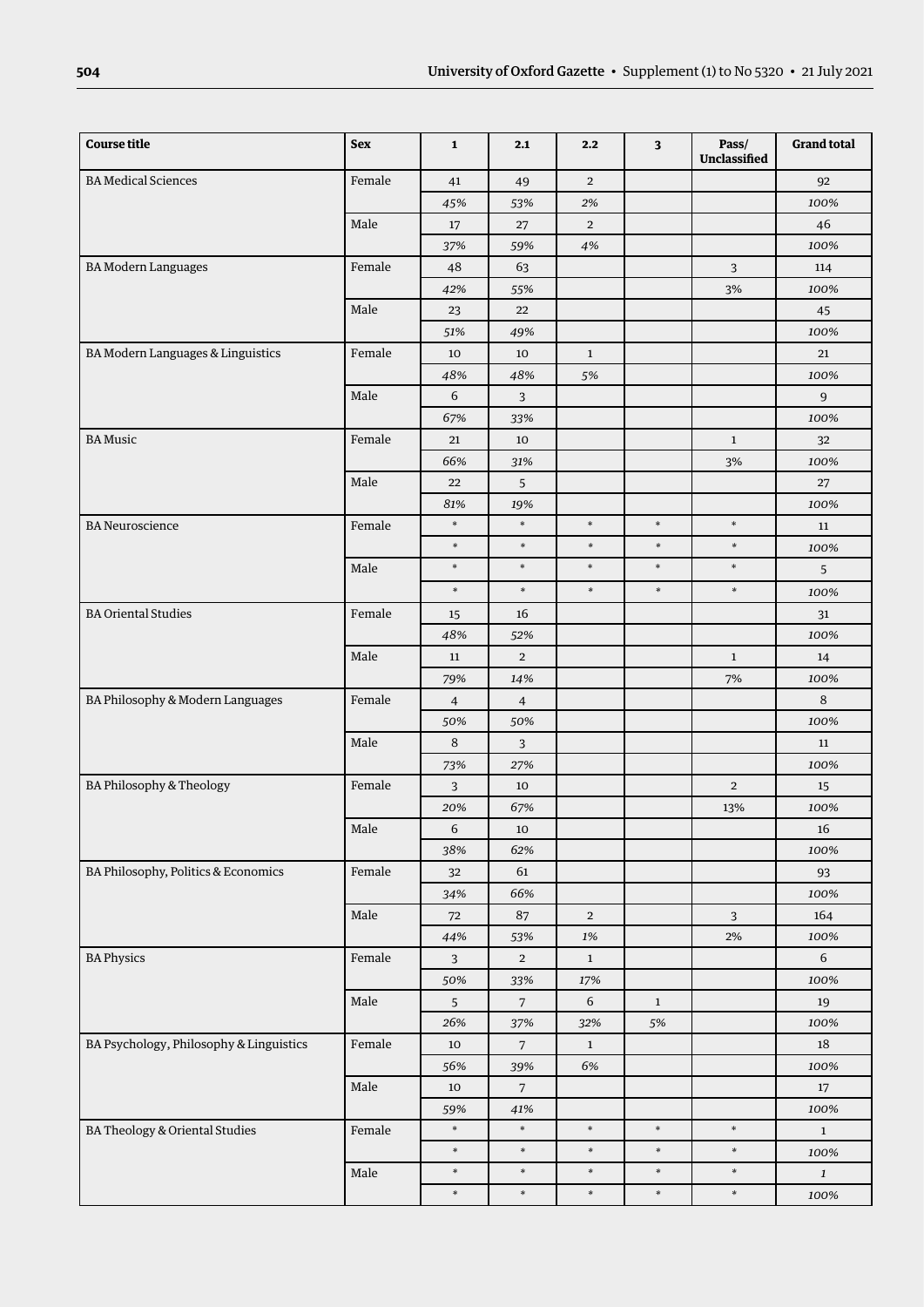| <b>Course title</b>                           | <b>Sex</b> | $\mathbf 1$      | 2.1            | 2.2            | 3              | Pass/<br><b>Unclassified</b> | <b>Grand total</b> |
|-----------------------------------------------|------------|------------------|----------------|----------------|----------------|------------------------------|--------------------|
| BA Theology & Religion                        | Female     | $\,$ 6 $\,$      | 10             |                |                |                              | 16                 |
|                                               |            | 38%              | 62%            |                |                |                              | 100%               |
|                                               | Male       | $11\,$           | 14             |                |                |                              | 25                 |
|                                               |            | 44%              | 56%            |                |                |                              | 100%               |
| <b>BFA Fine Art</b>                           | Female     | $\boldsymbol{9}$ | 13             |                |                | $\mathbf{1}$                 | 23                 |
|                                               |            | 39%              | 57%            |                |                | $4\%$                        | 100%               |
|                                               | Male       | 3                | $\overline{2}$ |                |                | $\mathbf{1}$                 | $\,$ 6 $\,$        |
|                                               |            | 50%              | 33%            |                |                | 17%                          | 100%               |
| <b>BTh Theology</b>                           | Female     | $\ast$           | $\ast$         | $\ast$         | $\ast$         | $\ast$                       | $\overline{4}$     |
|                                               |            | $\ast$           | $\ast$         | $\ast$         | $\ast$         | $\ast$                       | 100%               |
|                                               | Male       | $\ast$           | $\ast$         | $\ast$         | $\ast$         | $\ast$                       | $\overline{4}$     |
|                                               |            | $\ast$           | $\ast$         | $\ast$         | $\ast$         | $\ast$                       | 100%               |
| MBiochem Molecular & Cellular Biochemistry    | Female     | $25\,$           | 20             |                |                | $\mathbf{1}$                 | 46                 |
|                                               |            | 54%              | 43%            |                |                | 2%                           | 100%               |
|                                               | Male       | $25\,$           | 33             | $\mathbf{1}$   |                |                              | 59                 |
|                                               |            | 42%              | 56%            | 2%             |                |                              | 100%               |
| MChem Chemistry                               | Female     | 29               | 24             | 12             | $\overline{2}$ |                              | 67                 |
|                                               |            | 43%              | 36%            | 18%            | 3%             |                              | 100%               |
|                                               | Male       | 56               | 33             | 9              | $\mathbf{1}$   | $\mathbf{1}$                 | 100                |
|                                               |            | 56%              | 33%            | 9%             | 1%             | 1%                           | 100%               |
| MCompSci Computer Science                     | Female     | $\ast$           | $\ast$         | $\ast$         | $\ast$         | $\ast$                       | $\overline{4}$     |
|                                               |            | $\ast$           | $\ast$         | $\ast$         | $\ast$         | $\ast$                       | 100%               |
|                                               | Male       | $\ast$           | $\ast$         | $\ast$         | $\ast$         | $\ast$                       | 18                 |
|                                               |            | $\ast$           | $\ast$         | $\ast$         | $\ast$         | $\ast$                       | 100%               |
| MCompSciPhil Computer Science &<br>Philosophy | Female     | $\ast$           | $\ast$         | $\ast$         | $\ast$         | $\ast$                       | 3                  |
|                                               |            | $\ast$           | $\ast$         | $\ast$         | $\ast$         | $\ast$                       | 100%               |
|                                               | Male       | $\ast$           | $\ast$         | $\ast$         | $\ast$         | $\ast$                       | 6                  |
|                                               |            | $\ast$           | $\ast$         | $\ast$         | $\ast$         | $\ast$                       | 100%               |
| <b>MEarthSci Earth Sciences</b>               | Female     | 3                | 8              |                |                |                              | 11                 |
|                                               |            | 27%              | 73%            |                |                |                              | 100%               |
|                                               | $\rm Male$ | $\mathsf S$      | $\sqrt{7}$     |                |                |                              | 12                 |
|                                               |            | 42%              | 58%            |                |                |                              | 100%               |
| MEng Engineering Science                      | Female     | $11\,$           | 21             |                |                |                              | 32                 |
|                                               |            | 34%              | 66%            |                |                |                              | 100%               |
|                                               | Male       | 61               | 62             | 15             | $\mathbf{1}$   | $\mathbf{1}$                 | 140                |
|                                               |            | 44%              | 44%            | 11%            | 1%             | 1%                           | 100%               |
| <b>MEng Materials Science</b>                 | Female     | $\overline{2}$   | $\overline{4}$ |                |                |                              | 6                  |
|                                               |            | 33%              | 67%            |                |                |                              | 100%               |
|                                               | Male       | 17               | 8              | $\overline{2}$ |                |                              | 27                 |
|                                               |            | 63%              | 30%            | 7%             |                |                              | 100%               |
| <b>MMath Mathematics</b>                      | Female     | 17               | 13             | $\mathbf{3}$   | $\mathbf{1}$   |                              | 34                 |
|                                               |            | 50%              | 38%            | 9%             | 3%             |                              | 100%               |
|                                               | Male       | 53               | 34             | $\overline{9}$ | $\overline{3}$ | $\,$ 1 $\,$                  | 100                |
|                                               |            | 53%              | 34%            | 9%             | 3%             | 1%                           | 100%               |
| <b>MMath Mathematics &amp; Statistics</b>     | Female     | $11\,$           | 3              |                |                |                              | 14                 |
|                                               |            | 79%              | 21%            |                |                |                              | 100%               |
|                                               | Male       | 21               | $\overline{9}$ | $\mathbf{1}$   |                |                              | 31                 |
|                                               |            | 68%              | 29%            | $3\%$          |                |                              | 100%               |
|                                               |            |                  |                |                |                |                              |                    |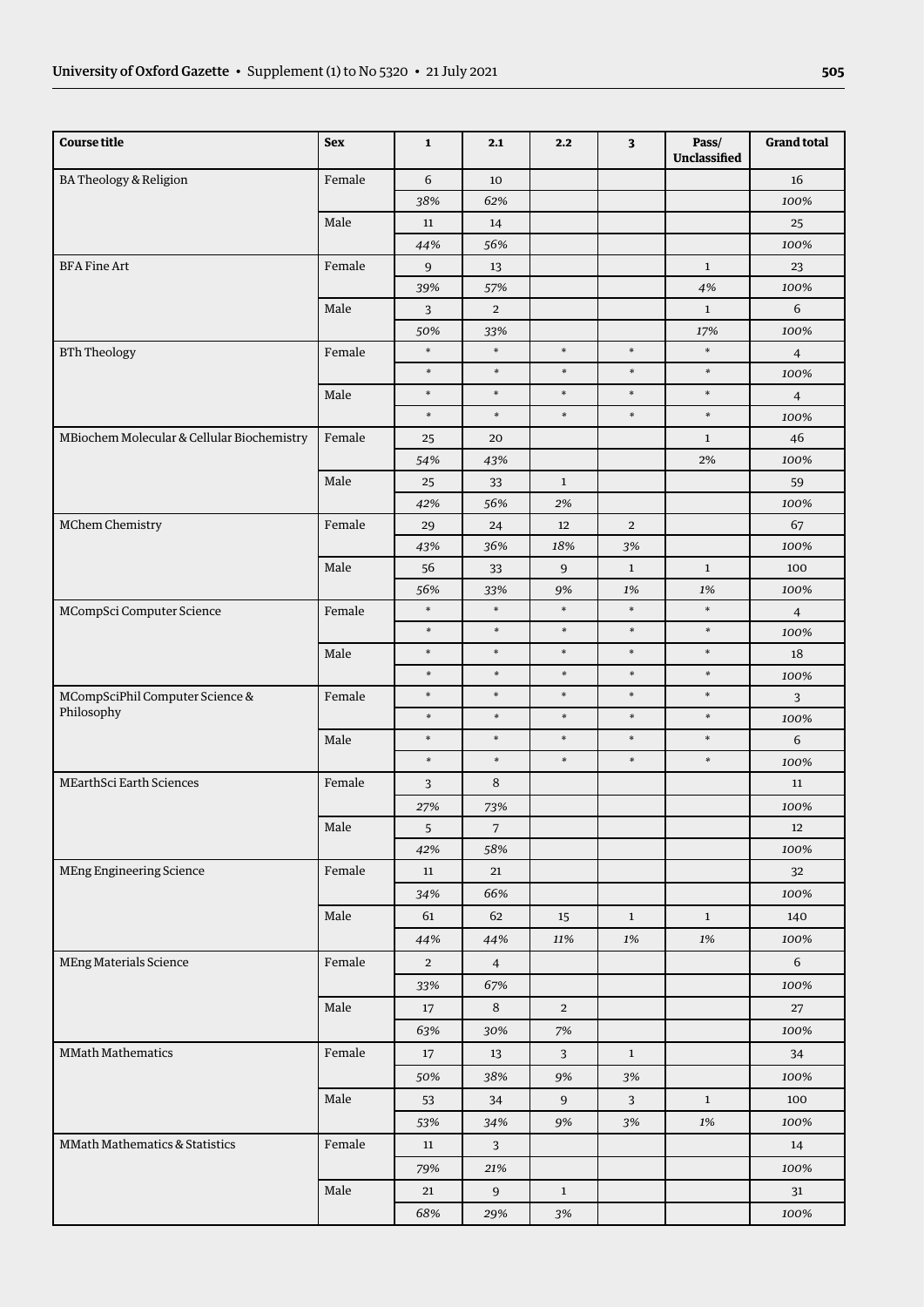| <b>Course title</b>                 | <b>Sex</b> | $\mathbf{1}$   | 2.1            | 2.2            | $\overline{\mathbf{3}}$ | Pass/<br>Unclassified | <b>Grand total</b> |
|-------------------------------------|------------|----------------|----------------|----------------|-------------------------|-----------------------|--------------------|
| MMathCompSci Mathematics & Computer | Female     | $\ast$         | $\ast$         | $\ast$         | $\ast$                  | $\ast$                | $\overline{4}$     |
| Science                             |            | $\ast$         | $\ast$         | $\ast$         | $\ast$                  | $\ast$                | 100%               |
|                                     | Male       | $\ast$         | $\ast$         | $\ast$         | $\ast$                  | $\ast$                | 19                 |
|                                     |            | $\ast$         | $\ast$         | $\ast$         | $\ast$                  | $\ast$                | 100%               |
| MMathPhil Mathematics & Philosophy  | Female     | $\overline{2}$ | 3              | $\mathbf{1}$   |                         |                       | 6                  |
|                                     |            | 33%            | 50%            | 17%            |                         |                       | 100%               |
|                                     | Male       | $\overline{4}$ | $\overline{2}$ | $\overline{2}$ |                         |                       | 8                  |
|                                     |            | 50%            | 25%            | 25%            |                         |                       | 100%               |
| <b>MPhys Physics</b>                | Female     | 12             | 13             | 6              |                         |                       | 31                 |
|                                     |            | 39%            | 42%            | 19%            |                         |                       | 100%               |
|                                     | Male       | 68             | 29             | 9              | $\mathbf{1}$            |                       | 107                |
|                                     |            | 64%            | 27%            | 8%             | 1%                      |                       | 100%               |
| MPhysPhil Physics & Philosophy      | Female     | $\ast$         | $\ast$         | $\ast$         | $\ast$                  | $\ast$                | $\mathbf{1}$       |
|                                     |            | $\ast$         | $\ast$         | $\ast$         | $\ast$                  | $\ast$                | 100%               |
|                                     | Male       | $\ast$         | $\ast$         | $\ast$         | $\ast$                  | $\ast$                | 7                  |
|                                     |            | $\ast$         | $\ast$         | $\ast$         | $\ast$                  | $\ast$                | 100%               |
| <b>Total students</b>               |            | 1,481          | 1,496          | 102            | 14                      | 28                    | 3,121              |
| Percentage total                    |            | 47%            | 48%            | 3%             | 0%                      | 1%                    | 100%               |